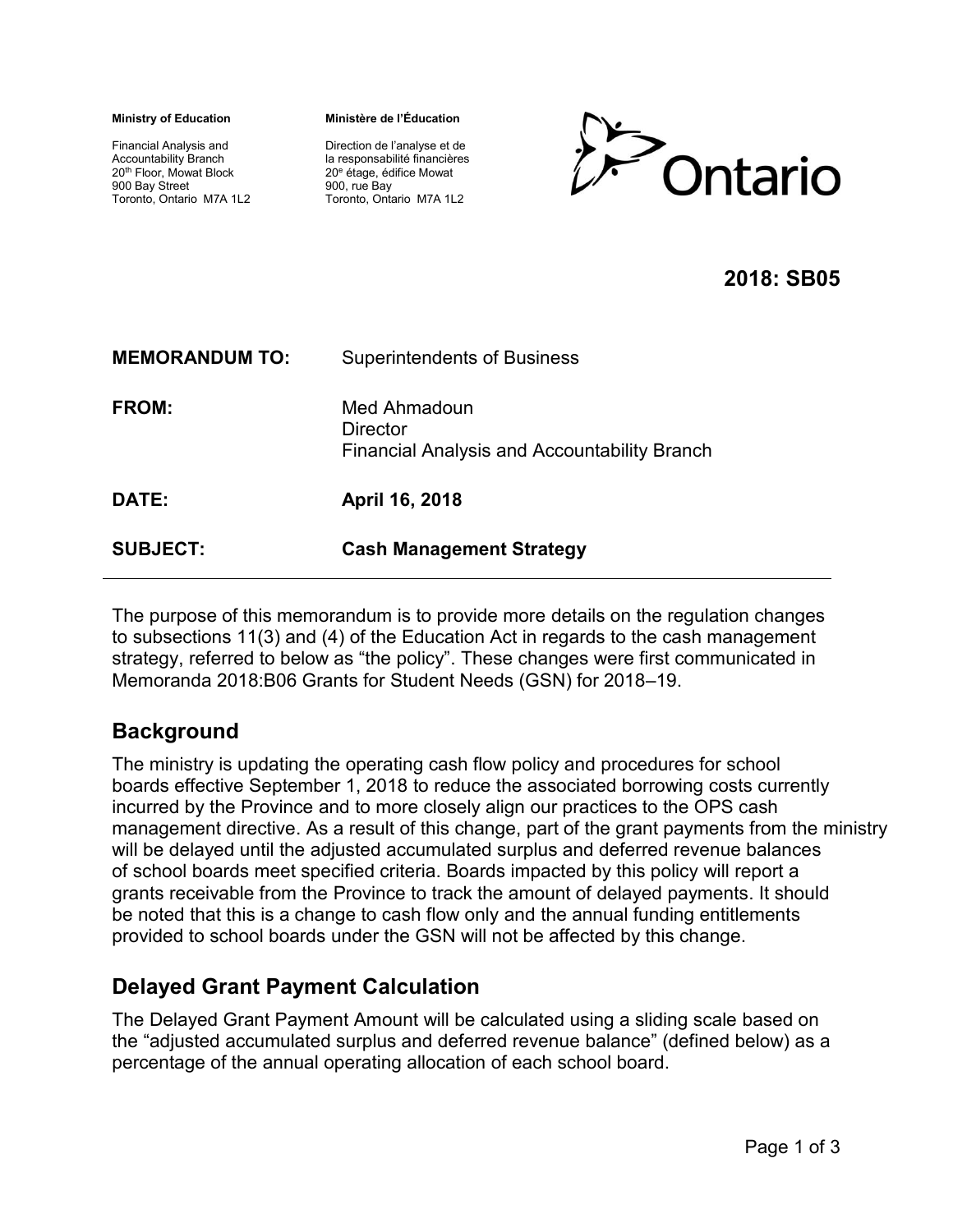### **Adjusted Accumulated Surplus and Deferred Revenues (ASDR) Balance**

The policy takes into consideration the size of accumulated surplus and deferred revenue balances, as well as some financial assets as reported in the most recent financial statements submission. As the policy is intended to provide a proxy of cash available to school boards, the ASDR balance shall be calculated as follows:

Total Accumulated Surplus (Deficit) plus Total Deferred Revenues LESS

- Total Accumulated Surplus (Deficit) Unavailable for Compliance
- Committed Capital Projects
- Committed Sinking Fund Interest Earned
- Deferred Revenues Third Party Grants Operating
- Deferred Revenues Third Party Grants Capital
- **E** Tuition Fees Receivable (First Nation)
- Long-Term Investments (Temporary Exemption)

As school boards have long-term investments which may carry penalties for early redemption, the temporary exemption for long-term investments will be as follows:

- Until the end of February 2019: where interest is pro-rated under the terms of the investment; or
- **•** Until the investment matures: where there is a penalty or interest is lost entirely if redeemed prior to maturity.

Boards must provide the ministry with detailed information in regards to their long-term investment balances to determine the length of the temporary exemptions. Any new long-term investments, as of September 1, 2018 will not be excluded from the Delayed Grant Payment amount.

### **Sliding Scale**

The **Delayed Grant Payment amount** is calculated using a sliding scale based on the ASDR Balance as a percentage of Operating Allocation:

- The portion of the ASDR balance equal to 5% or less of the operating allocation will not be subject to delayed grant payment.
- The portion of the ASDR balance between 5.01% and 10% of the operating allocation will be subject to delayed grant payment at a rate of 80%.
- Any portion of the ASDR balance exceeding 10% of the operating allocation will be subject to delayed grant payment in its entirety.